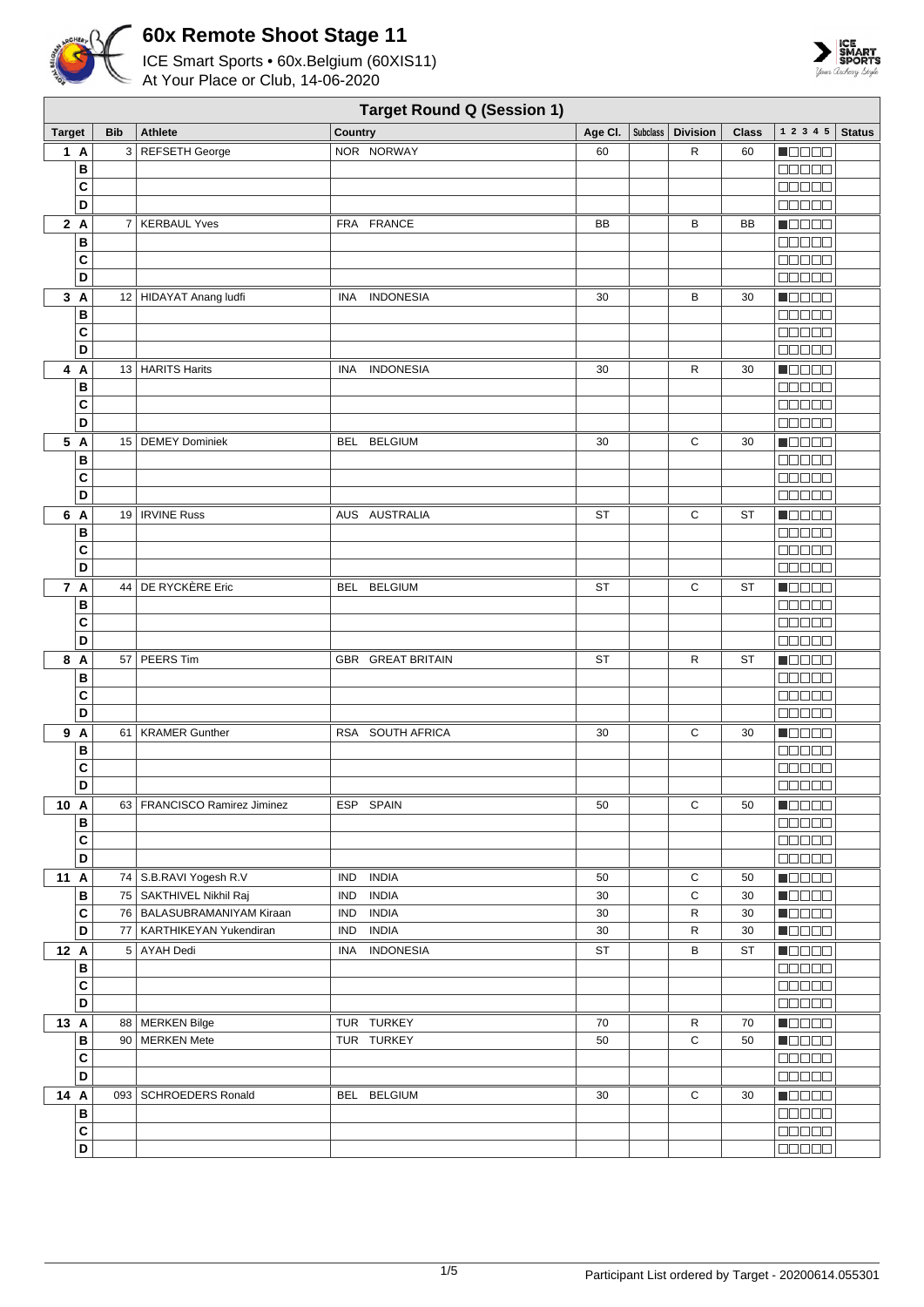



|                |            | <b>Target Round Q (Session 2)</b> |                  |           |          |                 |              |                                                        |               |  |  |  |  |  |
|----------------|------------|-----------------------------------|------------------|-----------|----------|-----------------|--------------|--------------------------------------------------------|---------------|--|--|--|--|--|
| <b>Target</b>  | <b>Bib</b> | <b>Athlete</b>                    | Country          | Age Cl.   | Subclass | <b>Division</b> | <b>Class</b> | 1 2 3 4 5                                              | <b>Status</b> |  |  |  |  |  |
| 1A             | 1          | <b>SAUREN Yvo</b>                 | NED NETHERLANDS  | <b>ST</b> |          | R               | ST           | <b>NODOD</b>                                           |               |  |  |  |  |  |
| B              |            |                                   |                  |           |          |                 |              | 00000                                                  |               |  |  |  |  |  |
| C              |            |                                   |                  |           |          |                 |              | <b>BBBBB</b>                                           |               |  |  |  |  |  |
| D              |            |                                   |                  |           |          |                 |              | <b>BEBBB</b>                                           |               |  |  |  |  |  |
| 2A             |            | 2 LYNCH Mark                      | RSA SOUTH AFRICA | 30        |          | R               | 30           | n 8888                                                 |               |  |  |  |  |  |
| B              |            |                                   |                  |           |          |                 |              | <b>BBBBB</b>                                           |               |  |  |  |  |  |
| C              |            |                                   |                  |           |          |                 |              | 00000                                                  |               |  |  |  |  |  |
| D              |            |                                   |                  |           |          |                 |              | $\Box \Box \Box \Box \Box$                             |               |  |  |  |  |  |
| 3A             |            | 4 COLIJN Bart                     | NED NETHERLANDS  | <b>ST</b> |          | В               | <b>ST</b>    | Maaaa                                                  |               |  |  |  |  |  |
| В              |            |                                   |                  |           |          |                 |              | $\Box \Box \Box \Box \Box$                             |               |  |  |  |  |  |
| C              |            |                                   |                  |           |          |                 |              | 00000                                                  |               |  |  |  |  |  |
| D              |            |                                   |                  |           |          |                 |              | <b>BBBBB</b>                                           |               |  |  |  |  |  |
|                |            |                                   |                  |           |          |                 |              |                                                        |               |  |  |  |  |  |
| 4 A            |            | 6 SWANEPOEL Arrie                 | RSA SOUTH AFRICA | 30        |          | С               | 30           | $\blacksquare$ $\square$ $\square$ $\blacksquare$      |               |  |  |  |  |  |
| В              |            |                                   |                  |           |          |                 |              | <b>BBBBB</b>                                           |               |  |  |  |  |  |
| C<br>D         |            |                                   |                  |           |          |                 |              | <b>00000</b>                                           |               |  |  |  |  |  |
|                |            |                                   |                  |           |          |                 |              | 00000                                                  |               |  |  |  |  |  |
| 5 A            |            | 16 BERGUIN Philippe               | FRA FRANCE       | 50        |          | С               | 50           | $\blacksquare$                                         |               |  |  |  |  |  |
| B              |            |                                   |                  |           |          |                 |              | <b>00000</b>                                           |               |  |  |  |  |  |
| $\mathbf c$    |            |                                   |                  |           |          |                 |              | $\Box\Box\Box\Box\Box$                                 |               |  |  |  |  |  |
| D              |            |                                   |                  |           |          |                 |              | anaan                                                  |               |  |  |  |  |  |
| 6 A            |            | 28 HILL Bryce Lee                 | ZIMBABWE<br>ZIM  | 60        |          | R               | 60           | $\blacksquare$                                         |               |  |  |  |  |  |
| B              |            |                                   |                  |           |          |                 |              | a da da                                                |               |  |  |  |  |  |
| C              |            |                                   |                  |           |          |                 |              | <b>BEEBE</b>                                           |               |  |  |  |  |  |
| D              |            |                                   |                  |           |          |                 |              | <b>00000</b>                                           |               |  |  |  |  |  |
| 7 A            |            | 36   BRAMSEN Rasmus               | DEN DENMARK      | 50        |          | С               | 50           | <b>Maaaa</b>                                           |               |  |  |  |  |  |
| B              |            |                                   |                  |           |          |                 |              | <b>00000</b>                                           |               |  |  |  |  |  |
| C              |            |                                   |                  |           |          |                 |              | <b>00000</b>                                           |               |  |  |  |  |  |
| D              |            |                                   |                  |           |          |                 |              | <b>BEBEE</b>                                           |               |  |  |  |  |  |
| 8 A            | 37         | MUNK CARLSEN Pil                  | DEN DENMARK      | 50        |          | С               | 50           | Maaaa                                                  |               |  |  |  |  |  |
| В              |            |                                   |                  |           |          |                 |              | <b>00000</b>                                           |               |  |  |  |  |  |
| C              |            |                                   |                  |           |          |                 |              |                                                        |               |  |  |  |  |  |
| D              |            |                                   |                  |           |          |                 |              | 00000                                                  |               |  |  |  |  |  |
| 9 A            |            | 40   GROVESNOR Dwayne             | GUY GUYANA       | 30        |          | R               | 30           | $\blacksquare$ $\square$ $\blacksquare$ $\blacksquare$ |               |  |  |  |  |  |
| В              |            |                                   |                  |           |          |                 |              |                                                        |               |  |  |  |  |  |
| C              |            |                                   |                  |           |          |                 |              | 00000                                                  |               |  |  |  |  |  |
| D              |            |                                   |                  |           |          |                 |              | 00000                                                  |               |  |  |  |  |  |
| 10 A           |            | 42   WATTIEZ Anthony              | BEL BELGIUM      | 50        |          | С               | 50           | <b>MODOOI</b>                                          |               |  |  |  |  |  |
| B              |            |                                   |                  |           |          |                 |              | $\Box$                                                 |               |  |  |  |  |  |
| $\mathbf{C}$   |            |                                   |                  |           |          |                 |              | 88888                                                  |               |  |  |  |  |  |
| D              |            |                                   |                  |           |          |                 |              | <b>00000</b>                                           |               |  |  |  |  |  |
| 11 A           |            | 46 ZEN Dzar El Ghifar             | INA INDONESIA    | 30        |          | R               | 30           | <b>Macao</b>                                           |               |  |  |  |  |  |
| $\, {\bf B}$   |            |                                   |                  |           |          |                 |              | 00000                                                  |               |  |  |  |  |  |
| $\mathbf{C}$   |            |                                   |                  |           |          |                 |              | $\Box$                                                 |               |  |  |  |  |  |
| D              |            |                                   |                  |           |          |                 |              | 00000                                                  |               |  |  |  |  |  |
| 12 A           |            | 62 COLLAS Arne                    | BEL BELGIUM      | 60        |          | R               | 60           | <b>Reces</b>                                           |               |  |  |  |  |  |
| B              |            |                                   |                  |           |          |                 |              | 00000                                                  |               |  |  |  |  |  |
| $\mathbf{C}$   |            |                                   |                  |           |          |                 |              | 888888                                                 |               |  |  |  |  |  |
| D              |            |                                   |                  |           |          |                 |              | $\Box \Box \Box \Box \Box$                             |               |  |  |  |  |  |
| 13 A           |            | 66   MEURRENS Kathleen            | BEL BELGIUM      | 30        |          | $\mathsf{R}$    | 30           | $\blacksquare$ $\blacksquare$                          |               |  |  |  |  |  |
| B              |            |                                   |                  |           |          |                 |              | $\Box \Box \Box \Box \Box$                             |               |  |  |  |  |  |
| $\mathbf{C}$   |            |                                   |                  |           |          |                 |              | 00000                                                  |               |  |  |  |  |  |
| D              |            |                                   |                  |           |          |                 |              |                                                        |               |  |  |  |  |  |
| 14 A           |            | 67   DE SMEDT Jarno               | BEL BELGIUM      | 70        |          | R               | 70           | $\blacksquare$                                         |               |  |  |  |  |  |
| В              |            |                                   |                  |           |          |                 |              | <b>00000</b>                                           |               |  |  |  |  |  |
| $\mathbf{C}$   |            |                                   |                  |           |          |                 |              | $\Box \Box \Box \Box \Box$                             |               |  |  |  |  |  |
| D              |            |                                   |                  |           |          |                 |              | <b>00000</b>                                           |               |  |  |  |  |  |
| 15 A           |            | 78   VREEMAN Gerben               | NED NETHERLANDS  | ST        |          | R               | ST           | $\blacksquare$                                         |               |  |  |  |  |  |
| B              |            |                                   |                  |           |          |                 |              | $\Box$ $\Box$ $\Box$ $\Box$ $\Box$                     |               |  |  |  |  |  |
| $\overline{c}$ |            |                                   |                  |           |          |                 |              |                                                        |               |  |  |  |  |  |
| D              |            |                                   |                  |           |          |                 |              | 00000                                                  |               |  |  |  |  |  |
|                |            |                                   |                  |           |          |                 |              |                                                        |               |  |  |  |  |  |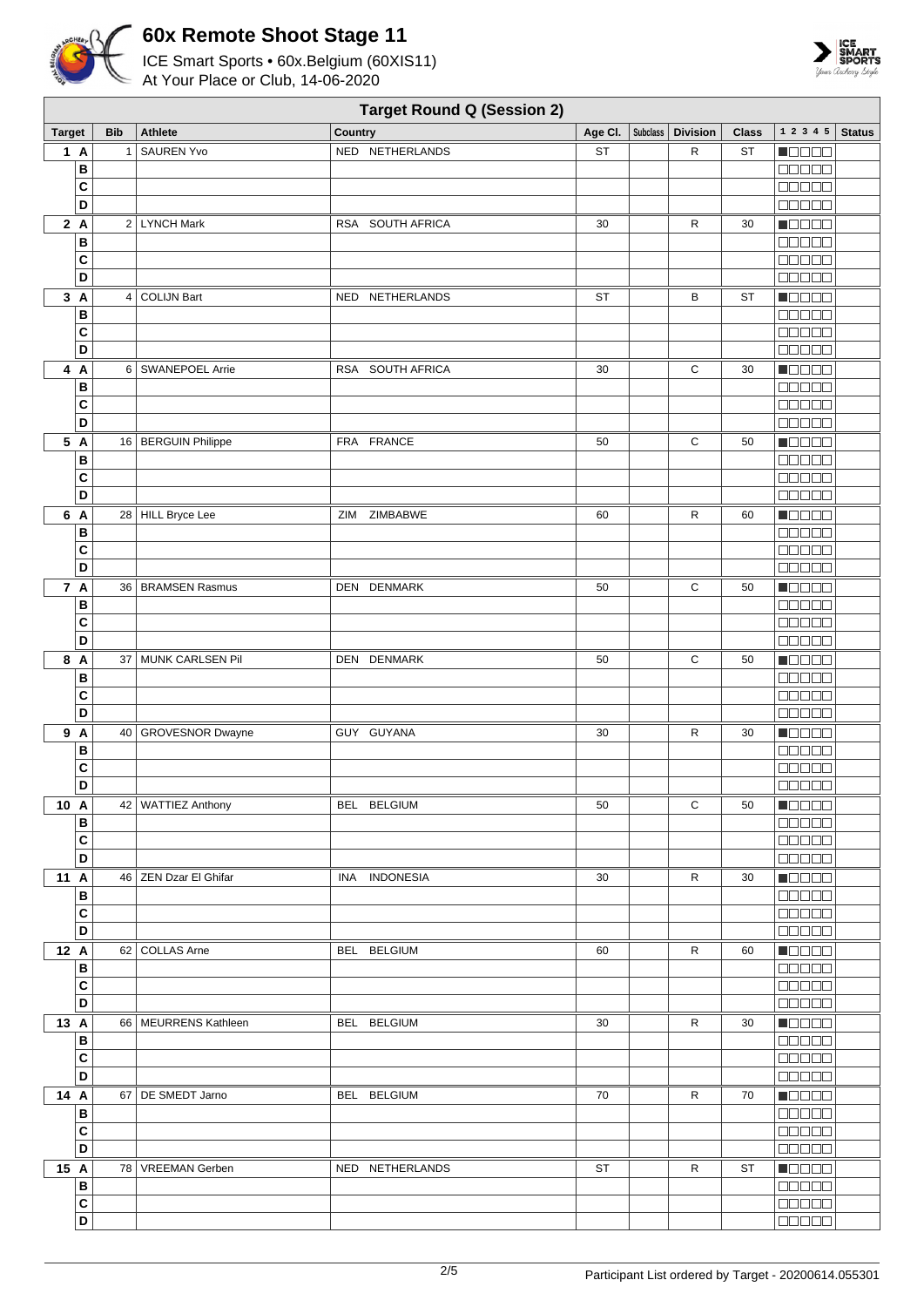



|               |              |                           | <b>Target Round Q (Session 2)</b>            |           |                 |                 |              |                                              | Continue      |
|---------------|--------------|---------------------------|----------------------------------------------|-----------|-----------------|-----------------|--------------|----------------------------------------------|---------------|
| <b>Target</b> | <b>Bib</b>   | Athlete                   | Country                                      | Age Cl.   | <b>Subclass</b> | <b>Division</b> | <b>Class</b> | 1 2 3 4 5                                    | <b>Status</b> |
| 16 A          | 89           | <b>VANDERPERRE Chris</b>  | BEL BELGIUM                                  | <b>ST</b> |                 | C               | <b>ST</b>    | n do o a                                     |               |
|               | B            |                           |                                              |           |                 |                 |              | an da a                                      |               |
|               | C            |                           |                                              |           |                 |                 |              | <b>BBBBB</b>                                 |               |
|               | D            |                           |                                              |           |                 |                 |              | 00000                                        |               |
| 17 A          |              | 55 JOYCE Darragh          | <b>IRL</b><br><b>IRELAND</b>                 | 30        |                 | R               | 30           | N E E E E                                    |               |
|               | B<br>56      | <b>JOYCE Adam</b>         | <b>GBR GREAT BRITAIN</b>                     | 30        |                 | C               | 30           | <b>NOOOO</b>                                 |               |
|               | C            |                           |                                              |           |                 |                 |              | 00000                                        |               |
|               | D            |                           |                                              |           |                 |                 |              | <b>MOOOO</b>                                 |               |
| 18 A          | 31           | <b>COLLADO VIVAZ Eric</b> | <b>FRA</b><br><b>FRANCE</b>                  | <b>ST</b> |                 | С               | <b>ST</b>    | MOO BE                                       |               |
|               | B<br>71      | <b>COLLADO Christine</b>  | FRA FRANCE                                   | <b>ST</b> |                 | C               | <b>ST</b>    | HOOOO                                        |               |
|               | C            |                           |                                              |           |                 |                 |              | 00000                                        |               |
|               | D            |                           |                                              |           |                 |                 |              | <b>COOCO</b>                                 |               |
| 19 A          |              | 24 GALL Roger             | BAR BARBADOS                                 | 30        |                 | С               | 30           | Maaala                                       |               |
|               | B            | 25 ANNEL John             | <b>BAR BARBADOS</b>                          | 30        |                 | C               | 30           | $\Box$ $\Box$ $\Box$ $\Box$                  |               |
|               | C            |                           |                                              |           |                 |                 |              | <b>NODER</b>                                 |               |
|               | D            |                           |                                              |           |                 |                 |              | 88888                                        |               |
| 20 A          |              | 48 DEMEY Henri            | BEL BELGIUM                                  | 30        |                 | C               | 30           | NO SE S                                      |               |
|               | B            |                           |                                              |           |                 |                 |              | <b>00000</b>                                 |               |
|               | C            |                           |                                              |           |                 |                 |              | <b>COOOC</b>                                 |               |
|               | D            |                           |                                              |           |                 |                 |              | 00000                                        |               |
| 21 A          |              | 81   GARCIA Nigel         | TRINIDAD AND TOBAGO<br><b>TTO</b>            | 30        |                 | R               | 30           | <b>MODOO</b>                                 |               |
|               | B<br>82      | RAMCHANDAR Josiah         | TRINIDAD AND TOBAGO<br><b>TTO</b>            | 30        |                 | R               | 30           | n Eleis e                                    |               |
|               | C            | 83   SIMON Kelsie         | TTO TRINIDAD AND TOBAGO                      | 30        |                 | R               | 30           | Maaaa                                        |               |
|               | D            |                           |                                              |           |                 |                 |              | 00000                                        |               |
| 22 A          |              | 38   BYFORD Mike          | <b>GBR GREAT BRITAIN</b>                     | 70        |                 | R               | 70           | n 888 a                                      |               |
|               | B            |                           |                                              |           |                 |                 |              | 00000                                        |               |
|               | C            |                           |                                              |           |                 |                 |              | <b>BBBBB</b>                                 |               |
|               | D            |                           |                                              |           |                 |                 |              | <b>MOOOO</b>                                 |               |
| 23 A          |              | 23   SCHROEDERS Ronald    | <b>BELGIUM</b><br><b>BEL</b>                 | 30        |                 | С               | 30           | M S S S S                                    |               |
|               | B            | 59 ACKX Enzo              | BEL BELGIUM                                  | 50        |                 | С               | 50           | n Oo Oo                                      |               |
|               | C            |                           |                                              |           |                 |                 |              | 00000                                        |               |
|               | D            |                           |                                              |           |                 |                 |              | $\Box$ $\Box$ $\Box$ $\Box$ $\Box$           |               |
| 24 A          |              | 64   FRANCIS Sherwin      | <b>TRINIDAD AND TOBAGO</b><br>TTO            | 30        |                 | С               | 30           | <b>NOBED</b>                                 |               |
|               | B<br>79      | <b>GARCIA Darnell</b>     | TRINIDAD AND TOBAGO<br><b>TTO</b>            | 30        |                 | R               | 30           | MOOOC                                        |               |
|               | C<br>80      | <b>GOPEE Kaylee</b>       | TRINIDAD AND TOBAGO<br>TTO                   | 30        |                 | $\mathsf{R}$    | 30           | HOOOO                                        |               |
|               | D            |                           |                                              |           |                 |                 |              | $\Box$                                       |               |
| 25 A          |              | 32 STUYCK Silke           | BEL BELGIUM                                  | 30        |                 | R               | 30           | $\blacksquare$                               |               |
|               | B            | 33 BOECKX Sonja           | BEL BELGIUM                                  | 30        |                 | R               | 30           | <b>H</b> OOOO                                |               |
|               | $\mathbf{C}$ |                           |                                              |           |                 |                 |              | 88888                                        |               |
|               | D            |                           |                                              |           |                 |                 |              | 88888                                        |               |
| 26 A          |              | 68   VAN MONTAGU Piotr    | BEL BELGIUM                                  | 50        |                 | С               | 50           | $\blacksquare$ $\blacksquare$ $\blacksquare$ |               |
|               | B            |                           |                                              |           |                 |                 |              | <b>00000</b>                                 |               |
|               | C            |                           |                                              |           |                 |                 |              | <b>00000</b>                                 |               |
|               | D            |                           |                                              |           |                 |                 |              | <b>COOCO</b>                                 |               |
| 27 A          |              | 92   LAWRENCE Winette     | GUY GUYANA                                   | 30        |                 | С               | 30           | Maaaa                                        |               |
|               | В            |                           |                                              |           |                 |                 |              | $\Box \Box \Box \Box \Box$                   |               |
|               | C            |                           |                                              |           |                 |                 |              | 00000                                        |               |
|               | D            |                           |                                              |           |                 |                 |              | 00000                                        |               |
|               |              |                           | $\mathbf{A}$ Defined $\mathbf{A}$ (Constant) |           |                 |                 |              |                                              |               |

|               | <b>Target Round Q (Session 3)</b> |                 |                |             |           |  |                     |              |              |               |  |  |  |
|---------------|-----------------------------------|-----------------|----------------|-------------|-----------|--|---------------------|--------------|--------------|---------------|--|--|--|
| <b>Target</b> |                                   | <b>Bib</b>      | Athlete        | Country     | Age Cl.   |  | Subclass   Division | <b>Class</b> | 1 2 3 4 5    | <b>Status</b> |  |  |  |
| A             |                                   |                 | 10   KITAE Kim | KOR KOREA   | <b>ST</b> |  | R                   | <b>ST</b>    | na mana      |               |  |  |  |
|               | B                                 |                 |                |             |           |  |                     |              | TELE         |               |  |  |  |
|               | C                                 |                 |                |             |           |  |                     |              | noon         |               |  |  |  |
|               | D                                 |                 |                |             |           |  |                     |              | 30000        |               |  |  |  |
|               | 2A                                | 14 <sup>1</sup> | DEMEY Dominiek | BEL BELGIUM | 50        |  | С                   | 50           | TOOOO        |               |  |  |  |
|               | B                                 |                 |                |             |           |  |                     |              | TET          |               |  |  |  |
|               | C                                 |                 |                |             |           |  |                     |              | $\mathbb{H}$ |               |  |  |  |
|               | D                                 |                 |                |             |           |  |                     |              |              |               |  |  |  |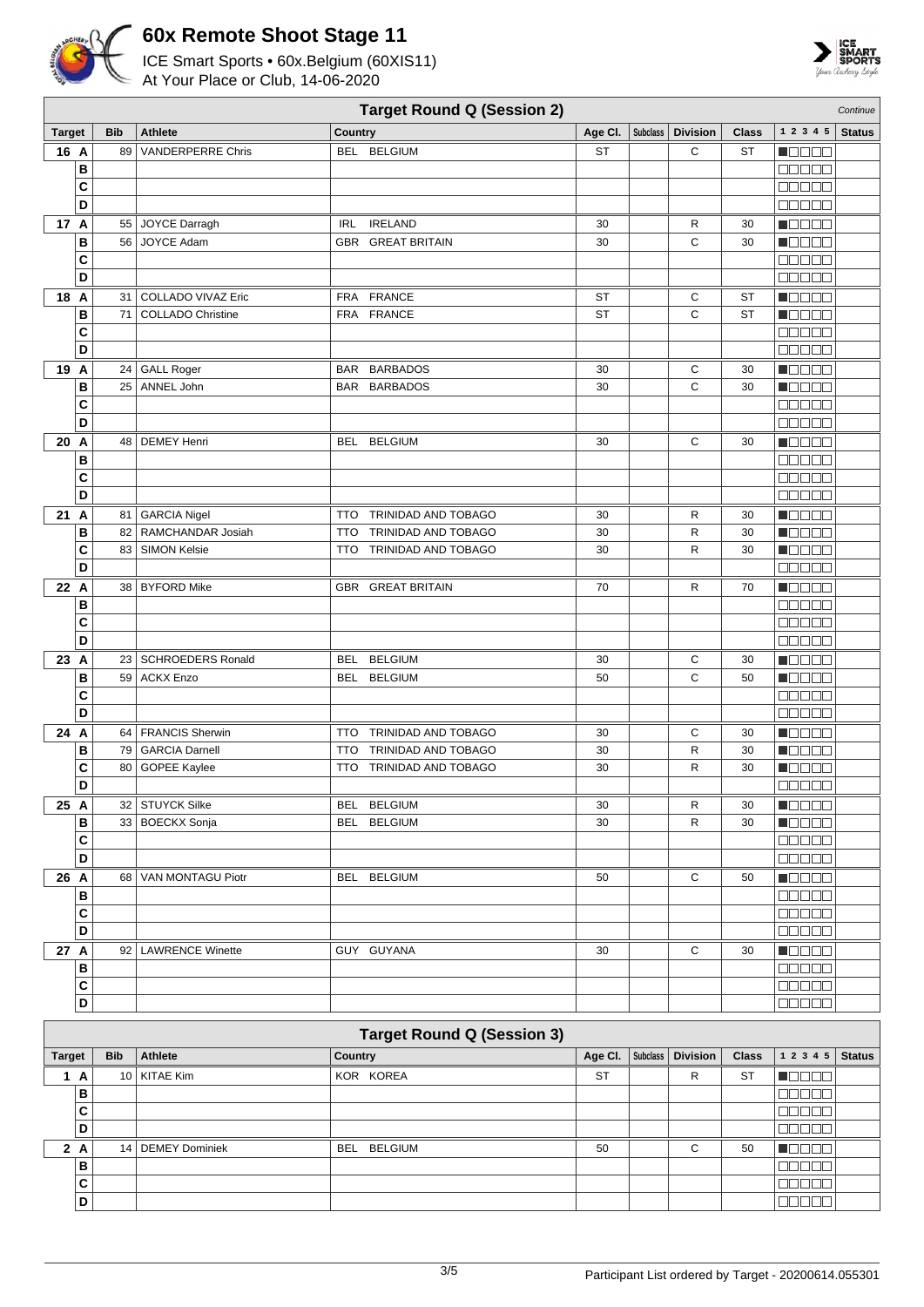



|               | <b>Target Round Q (Session 3)</b><br>Continue |                      |                                             |           |          |                 |              |                                                        |               |  |  |  |  |
|---------------|-----------------------------------------------|----------------------|---------------------------------------------|-----------|----------|-----------------|--------------|--------------------------------------------------------|---------------|--|--|--|--|
| <b>Target</b> | <b>Bib</b>                                    | <b>Athlete</b>       | Country                                     | Age CI.   | Subclass | <b>Division</b> | <b>Class</b> | 1 2 3 4 5                                              | <b>Status</b> |  |  |  |  |
| 3A            |                                               | 20   IRVINE Russ     | AUS AUSTRALIA                               | <b>ST</b> |          | C               | <b>ST</b>    | N DE BE                                                |               |  |  |  |  |
| В             |                                               |                      |                                             |           |          |                 |              | <b>noooo</b>                                           |               |  |  |  |  |
| C             |                                               |                      |                                             |           |          |                 |              | 00000                                                  |               |  |  |  |  |
| D             |                                               |                      |                                             |           |          |                 |              | <b>00000</b>                                           |               |  |  |  |  |
| 4 A           |                                               | 60   SKODJE Cecilie  | NOR NORWAY                                  | <b>BB</b> |          | В               | <b>BB</b>    | $\blacksquare$ $\square$ $\square$ $\square$           |               |  |  |  |  |
| B             |                                               |                      |                                             |           |          |                 |              | 00000                                                  |               |  |  |  |  |
| C             |                                               |                      |                                             |           |          |                 |              | 00000                                                  |               |  |  |  |  |
| D             |                                               |                      |                                             |           |          |                 |              | <b>00000</b>                                           |               |  |  |  |  |
| 5 A           |                                               | 65   BARLOW Ru       | GBR GREAT BRITAIN                           | ST        |          | R               | ST           | M O O O O                                              |               |  |  |  |  |
| В             |                                               |                      |                                             |           |          |                 |              | <b>00000</b>                                           |               |  |  |  |  |
| C             |                                               |                      |                                             |           |          |                 |              | 00000                                                  |               |  |  |  |  |
| D             |                                               |                      |                                             |           |          |                 |              | 00000                                                  |               |  |  |  |  |
| 6 A           |                                               | 72   POTTER Michaela | <b>IVB</b><br><b>BRITISH VIRGIN ISLANDS</b> | 30        |          | R               | 30           | $\blacksquare$                                         |               |  |  |  |  |
| В             |                                               |                      |                                             |           |          |                 |              | 00000                                                  |               |  |  |  |  |
| C             |                                               |                      |                                             |           |          |                 |              | 00000                                                  |               |  |  |  |  |
| D             |                                               |                      |                                             |           |          |                 |              | 88888                                                  |               |  |  |  |  |
| 7 A           |                                               | 87 FRETT Javlyn      | <b>IVB</b><br><b>BRITISH VIRGIN ISLANDS</b> | 30        |          | R               | 30           | N OO OO                                                |               |  |  |  |  |
| B             |                                               |                      |                                             |           |          |                 |              | $\Box \Box \Box \Box \Box$                             |               |  |  |  |  |
| $\mathbf{C}$  |                                               |                      |                                             |           |          |                 |              | $\Box$ $\Box$ $\Box$ $\Box$ $\Box$                     |               |  |  |  |  |
| D             |                                               |                      |                                             |           |          |                 |              | 00000                                                  |               |  |  |  |  |
| 8 A           |                                               | 8   ABU AZZAM Ilham  | <b>INDONESIA</b><br><b>INA</b>              | BB        |          | В               | BB           | $\blacksquare$                                         |               |  |  |  |  |
| В             |                                               | 9 YUNUS Suriani      | <b>INDONESIA</b><br><b>INA</b>              | <b>BB</b> |          | B               | <b>BB</b>    | <b>H</b> eede                                          |               |  |  |  |  |
| C             |                                               |                      |                                             |           |          |                 |              | <b>00000</b>                                           |               |  |  |  |  |
| D             |                                               |                      |                                             |           |          |                 |              | <b>BOD00</b>                                           |               |  |  |  |  |
| 9 A           |                                               | 50   VAN DAMME Kelly | <b>BELGIUM</b><br>BEL                       | 30        |          | С               | 30           | <b>Nacional</b>                                        |               |  |  |  |  |
| B             |                                               | 51   MEBIS Stijn     | BEL<br><b>BELGIUM</b>                       | 30        |          | C               | 30           | <b>Macar</b>                                           |               |  |  |  |  |
| C             |                                               |                      |                                             |           |          |                 |              | 00000                                                  |               |  |  |  |  |
| D             |                                               |                      |                                             |           |          |                 |              | 00000                                                  |               |  |  |  |  |
| 10 A          |                                               | 17 WALTH Janice      | USA USA                                     | <b>ST</b> |          | C               | <b>ST</b>    | $\blacksquare$ $\square$ $\blacksquare$ $\blacksquare$ |               |  |  |  |  |
| B             |                                               | 18 WALTH Courtney    | USA USA                                     | <b>ST</b> |          | R               | <b>ST</b>    | $\blacksquare$                                         |               |  |  |  |  |
| C             |                                               |                      |                                             |           |          |                 |              | 00000                                                  |               |  |  |  |  |
| D             |                                               |                      |                                             |           |          |                 |              | 00000                                                  |               |  |  |  |  |
| 11 A          | 091                                           | <b>SINGH Robert</b>  | GUY GUYANA                                  | 30        |          | R               | 30           | N OO OO                                                |               |  |  |  |  |
| В             |                                               |                      |                                             |           |          |                 |              | <b>BOD00</b>                                           |               |  |  |  |  |
| C             |                                               |                      |                                             |           |          |                 |              |                                                        |               |  |  |  |  |
| D             |                                               |                      |                                             |           |          |                 |              | <b>COOOO</b>                                           |               |  |  |  |  |
|               |                                               |                      | <b>Field Rounds (Session 4)</b>             |           |          |                 |              |                                                        |               |  |  |  |  |

|               | Field Rounds (Session 4) |                         |             |         |                 |                 |              |                                                             |               |  |  |  |  |
|---------------|--------------------------|-------------------------|-------------|---------|-----------------|-----------------|--------------|-------------------------------------------------------------|---------------|--|--|--|--|
| <b>Target</b> | <b>Bib</b>               | <b>Athlete</b>          | Country     | Age CI. | <b>Subclass</b> | <b>Division</b> | <b>Class</b> | 1 2 3 4 5                                                   | <b>Status</b> |  |  |  |  |
| A<br>1        | 11                       | <b>JANSSENS Niels</b>   | BEL BELGIUM | F       |                 | C               | F.           | n Booc                                                      |               |  |  |  |  |
| в             |                          |                         |             |         |                 |                 |              | $\Box \Box \Box \Box \Box$                                  |               |  |  |  |  |
| C             |                          |                         |             |         |                 |                 |              | 88888                                                       |               |  |  |  |  |
| D             |                          |                         |             |         |                 |                 |              | 00000                                                       |               |  |  |  |  |
| 2A            | 21                       | <b>GAUTHE Christine</b> | FRA FRANCE  | F       |                 | B               | F.           | Ma se s                                                     |               |  |  |  |  |
| в             |                          |                         |             |         |                 |                 |              | Maaaa                                                       |               |  |  |  |  |
| C             |                          |                         |             |         |                 |                 |              | 80000                                                       |               |  |  |  |  |
| D             |                          |                         |             |         |                 |                 |              | 00000                                                       |               |  |  |  |  |
| 3<br>A        |                          | 34 BAZIN Thibaud        | FRA FRANCE  | F       |                 | C               | F            | MOOOO                                                       |               |  |  |  |  |
| в             |                          |                         |             |         |                 |                 |              | a a a a a                                                   |               |  |  |  |  |
| C             |                          |                         |             |         |                 |                 |              | an na                                                       |               |  |  |  |  |
| D             |                          |                         |             |         |                 |                 |              | $\Box$                                                      |               |  |  |  |  |
| 4<br>A        |                          | 39 ALBANESE Rémy        | FRA FRANCE  | F       |                 | C               | F            | <b>HOOOO</b>                                                |               |  |  |  |  |
| в             |                          |                         |             |         |                 |                 |              | e e e e e                                                   |               |  |  |  |  |
| C             |                          |                         |             |         |                 |                 |              | $\blacksquare$ $\blacksquare$ $\blacksquare$ $\blacksquare$ |               |  |  |  |  |
| D             |                          |                         |             |         |                 |                 |              | <b>BOBBB</b>                                                |               |  |  |  |  |
| 5<br>A        |                          | 45   CORBALAN Clément   | FRA FRANCE  | F       |                 | B               | F.           | HOOOO                                                       |               |  |  |  |  |
| В             |                          |                         |             |         |                 |                 |              | nnnn                                                        |               |  |  |  |  |
| C             |                          |                         |             |         |                 |                 |              | 88888                                                       |               |  |  |  |  |
| D             |                          |                         |             |         |                 |                 |              | <b>BEBEE</b>                                                |               |  |  |  |  |